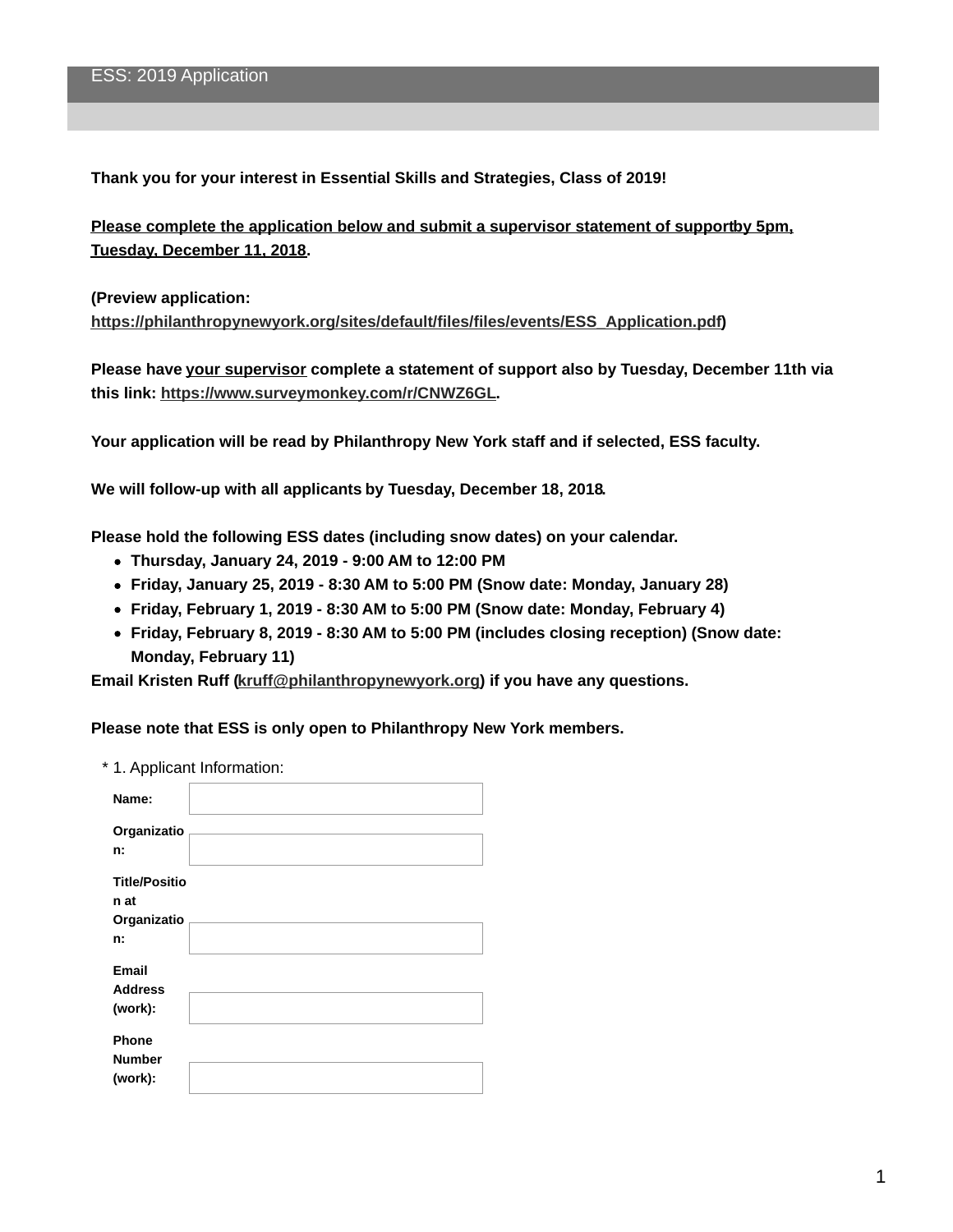- \* 2. How long have you been in your current position?
- \* 3. What year did you enter the philanthropic field?

\* 4. Have you worked for a nonprofit or grantseeking organization before?

- Yes
- No

If yes, please list affliation and role:

5. Describe the scope of your role and level of responsibility as it relates to grantmaking (i.e., programmatic \* due diligence, making and communicating funding recommendations and decisions, assessing grant or portfolio performance, etc).

## ESS: 2019 Application

## **Intended Outcomes**

Upon completing ESS, participants will be able to employ tools and skills learned to:

- Discuss philanthropy's role in the social change ecosystem
- Identify legal and ethical issues
- Explore how program officers come to funding recommendations
- Communicate effectively as directors and program officers
- Discuss evaluation and learning methods used in philanthropy
- Recognize variables that help or hinder capacity to maximize grant impact
- Apply reflective practice in their philanthropy careers, which includes:
	- A personal strategy: how to recognize and analyze the interplay between role, self and the systems context
	- Relationship building: how to approach and grow relationships authentically, with colleagues in philanthropy and with grantees